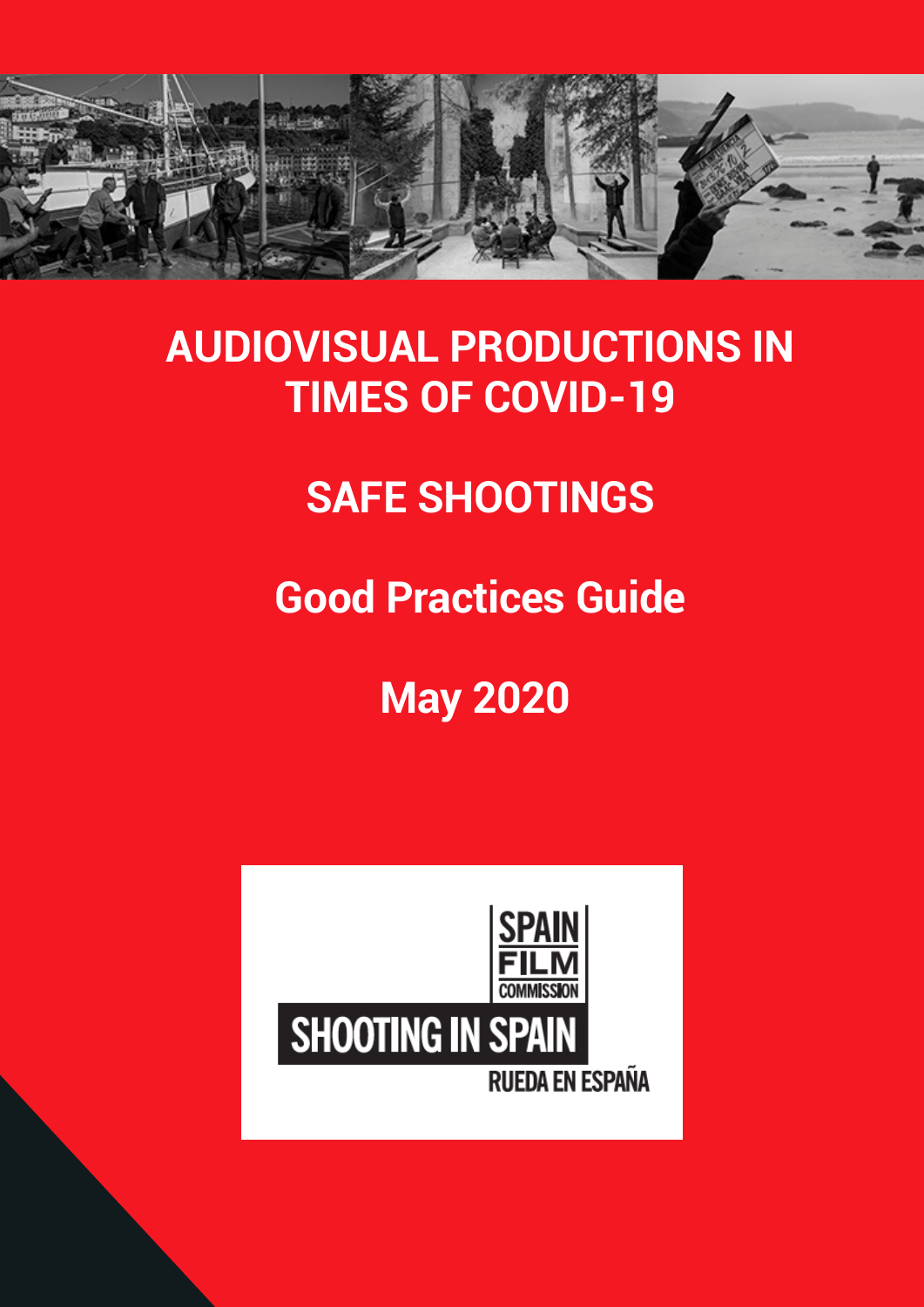# SPAIN FILM COMMISSION NOTE

Since May 11th it is possible to shoot in Spain. Provinces and Territories that are in PHASE 11 of the de-escalation process can host from this date the production of audiovisual works, whenever they accomplish with the hygienic-sanitary measures provided in Order SND / 399/2020 "for the flexibility of certain national restrictions, established after the declaration of the state of alarm ". 2

This Good Practices Guide aims to provide companies and professionals in the audiovisual sector with a proposal of useful, practical and clear measures and recommendations to reactivate the activity in Spain, complying with current health and safety regulations, and respecting at all times the provisions laid down by competent

Public Administrations.

These measures and recommendations should be interpreted for what have been created: a Guide of Good Practices, not binding, designed to build trust and promote audiovisual production in our country; the consume of content during the period of lockdown allows us to anticipate a speedy recovery in the sector. By the way, this reality forces us to promote the best conditions to successfully consolidate in Spain the so-called "filming industry".

#### MADRID, May 11, 2020

#### Ministry of Health updates and modifications

1Territories in Phase https://www.mscbs.gob.es/gabinetePrensa/notaPrensa/pdf/TERRI080520212756265.pdf 2Conditions in which the production and filming of audiovisual works must take place (Articles 29, 30, 31 and 32) https://www.boe.es/boe/dias/2020/05/09/pdfs/BOE-A-2020-4911.pdf

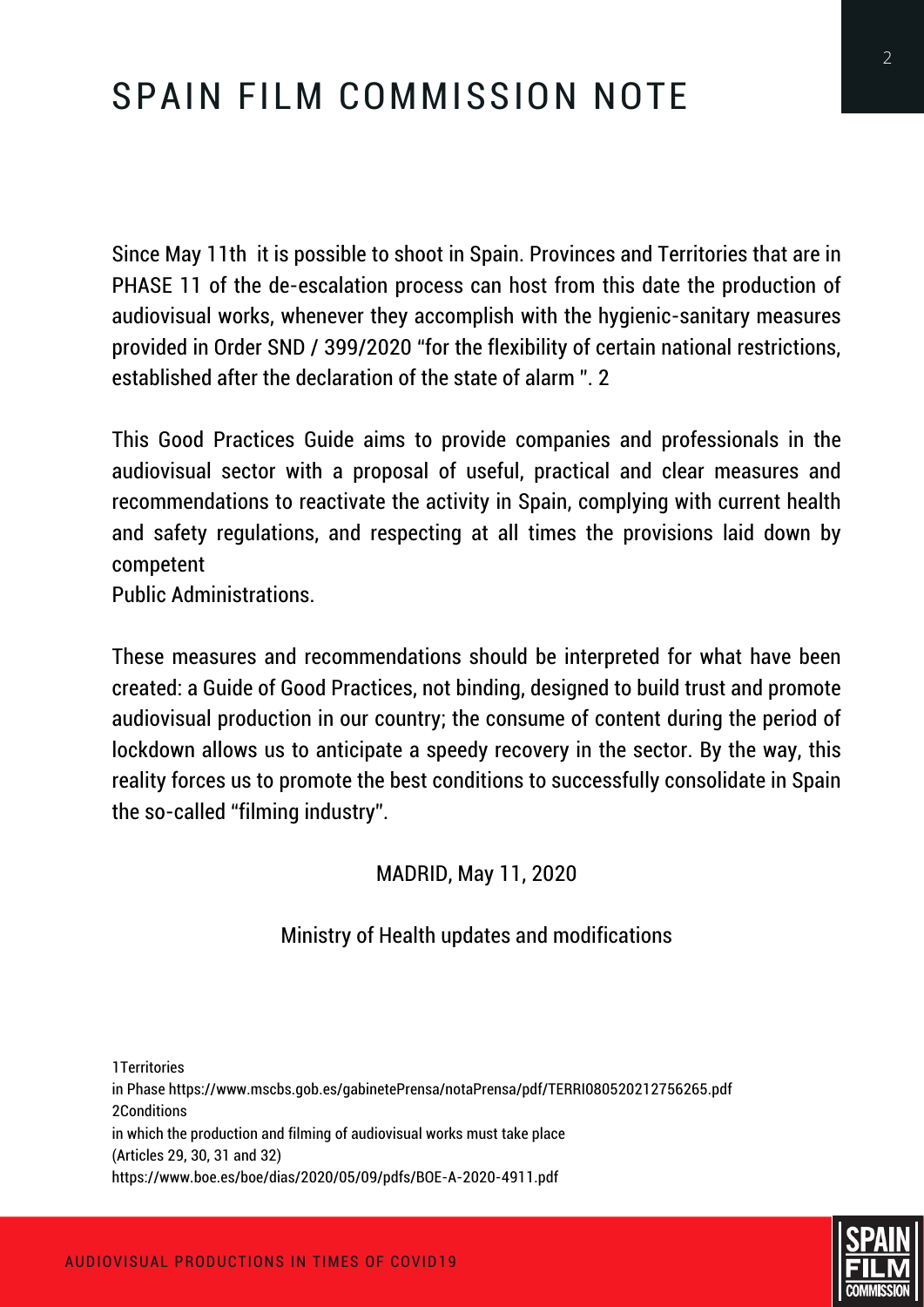# INDEX

| Ligth, Camera, Action.              |    |
|-------------------------------------|----|
| <b>Basic rules.</b>                 | 3  |
| <b>Before filming</b>               |    |
| <b>Remote work</b>                  | 9  |
| Safe transfers                      | 10 |
| Prevention in work centers and set  | 12 |
| <b>Shooting with guarantees</b>     | 16 |
| <b>Private locations</b>            | 21 |
| Filming in public and natural areas | 21 |
| <b>International Shootings</b>      | 22 |
| <b>Filming with under age</b>       | 22 |

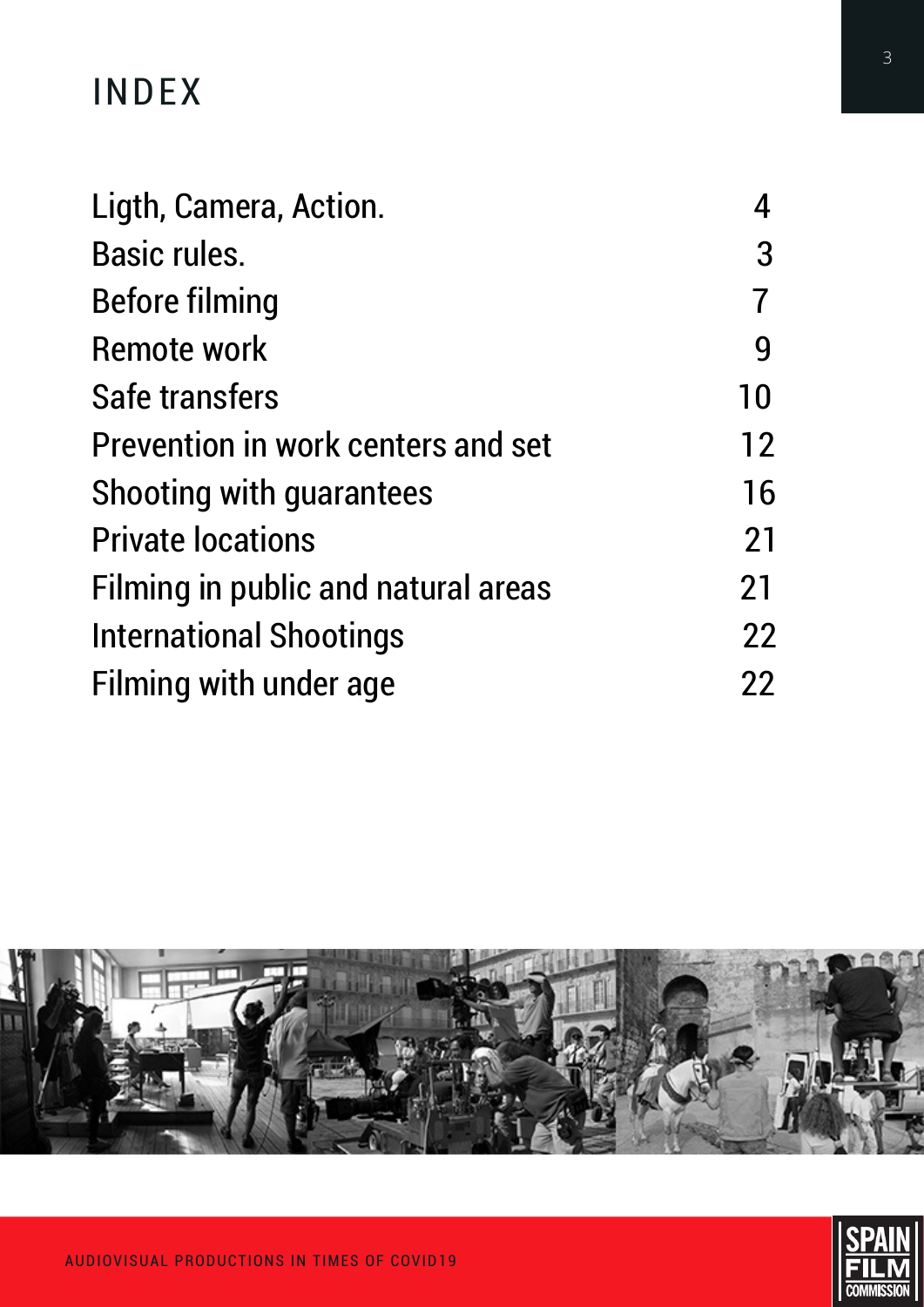# LIGHTS, CAMERA, ACTION

- Shootings can be executed on sets and private spaces, as well as in public spaces that have the appropiate authorization from the City Council or competent Administration.
- Closed areas must be cleaned and disinfected before filming. Regarding cleaning tasks, special attention will be paid to common use areas and the most frequent contact surfaces such as door knobs, tables, furniture, handrails, floors, telephones, hangers, and other elements with similar characteristics.
- Filming on sets and private outdoor spaces may be possible after evaluating occupational risks and adopting the appropiate preventive measures.
- Regarding shootings where there is no direct physical interaction, involving contact between actors and actresses, they can start accordingly with the general prevention and hygiene measures against COVID-19 indicated by health authorities.
- In cases where the nature of the work does not allow to respect interpersonal distance or the use of protection equipment, appropriate to the level of risk (for exemple actors and actressess), specific measures must be established for each particular case by the person responsible for the filming based on the recommendations of health authorities.

Check Article 31 Conditions under which audiovisual production and filiming must be developed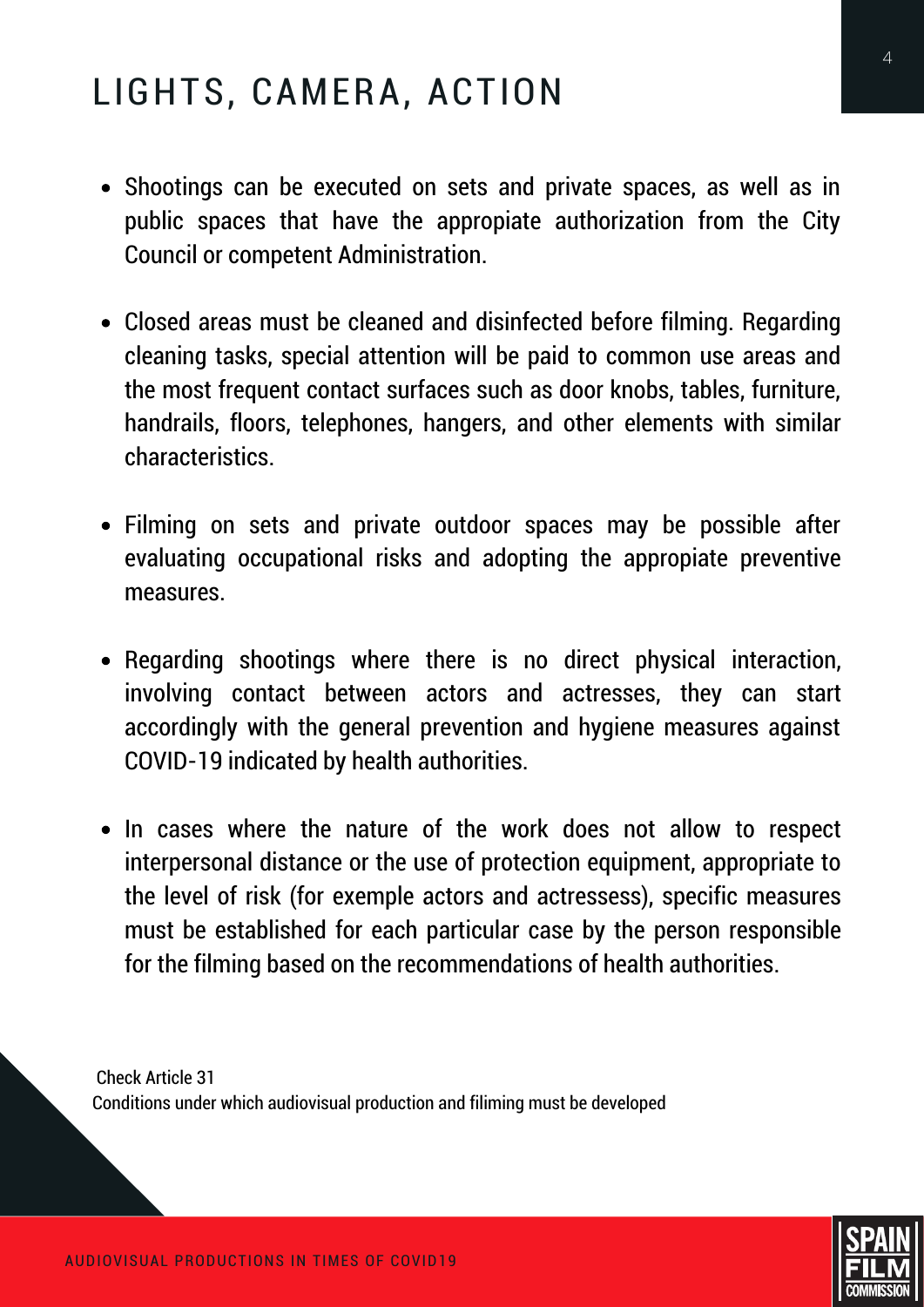# BASIC RULES

### Comply with work health and safety regulations

Safety and health conditions in any workplace that in these circumstances is allowed to operate, and for any person working there, must comply with occupational health and safety regulations derived from the Occupational Risk Prevention Law and all the royal decrees. In addition, staff must comply with all the measures defined by Health **Authorities** 

#### Act at the first signs and symptoms

- If you are a professional in the audiovisual sector and present any symptoms (cough, fever, difficulty breathing ...) that could be associated with COVID-19, you should not go to work; you have to contact the telephone attention service of your Community or your primary care center. You should not rejoin your activity until they confirm that there is no risk to you or to other people.
- If you have been in close contact or shared space without keeping the minimum distance established with a person affected by COVID-19, you should not go to your workplace, even in the absence of symptoms, for a duration of at least 14 days. During that period you have to follow up for signs of the disease.
- All staff will be informed that in case of showing symptoms associated with or suspected of COVID-19 disease, they have to notify the company and quarantine themself at home, without attending the workplace. If you are in the workplace and identify any symptoms associated witH COVID-19 disease, you should exercise extreme caution and consult with health services. If medical assistance it is not possible, you will have to remain in quarantine until health authority determines the procedure to follow.

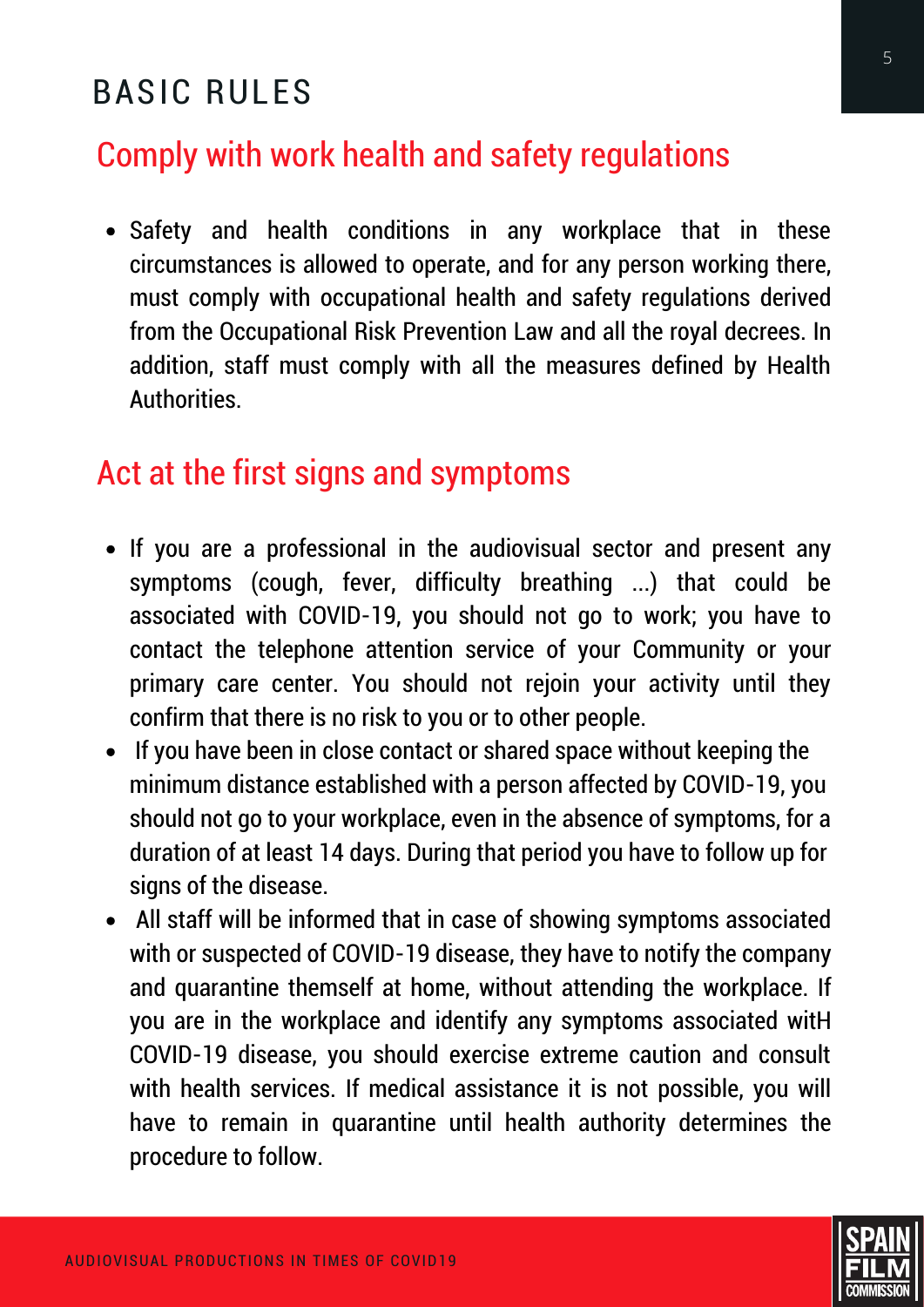### Vulnerable groups

• If you are vulnerable due to age, being pregnant or having previous medical conditions (such as high blood pressure, cardiovascular disease, diabetes, chronic lung diseases, cancer or immunosuppression), you will not go to the workplace. In the case, that you cannot perform your tasks remotely, you should contact your doctor to accredit that you must remain in an isolated situation for work purposes. If so, an economic benefit for temporary disability will be considered for a similar situation to an accident at work.

#### Masks: mandatory use

- The use of a mask will be mandatory for people 6 years old hereinafter on public roads, in outdoor spaces and in any closed space for public use or found open to the public, provided that it is not possible to maintain a interpersonal safety distance of at least two meters.
- This obligation will not be mandatory in the following cases:
- Development of activities in which, for its own nature of these, the use of the mask.
- Cause of force majeure or need situation.
- People who present some kind of difficulty respiratory and / or people in whom the use of mask it is contraindicated for health reasons.

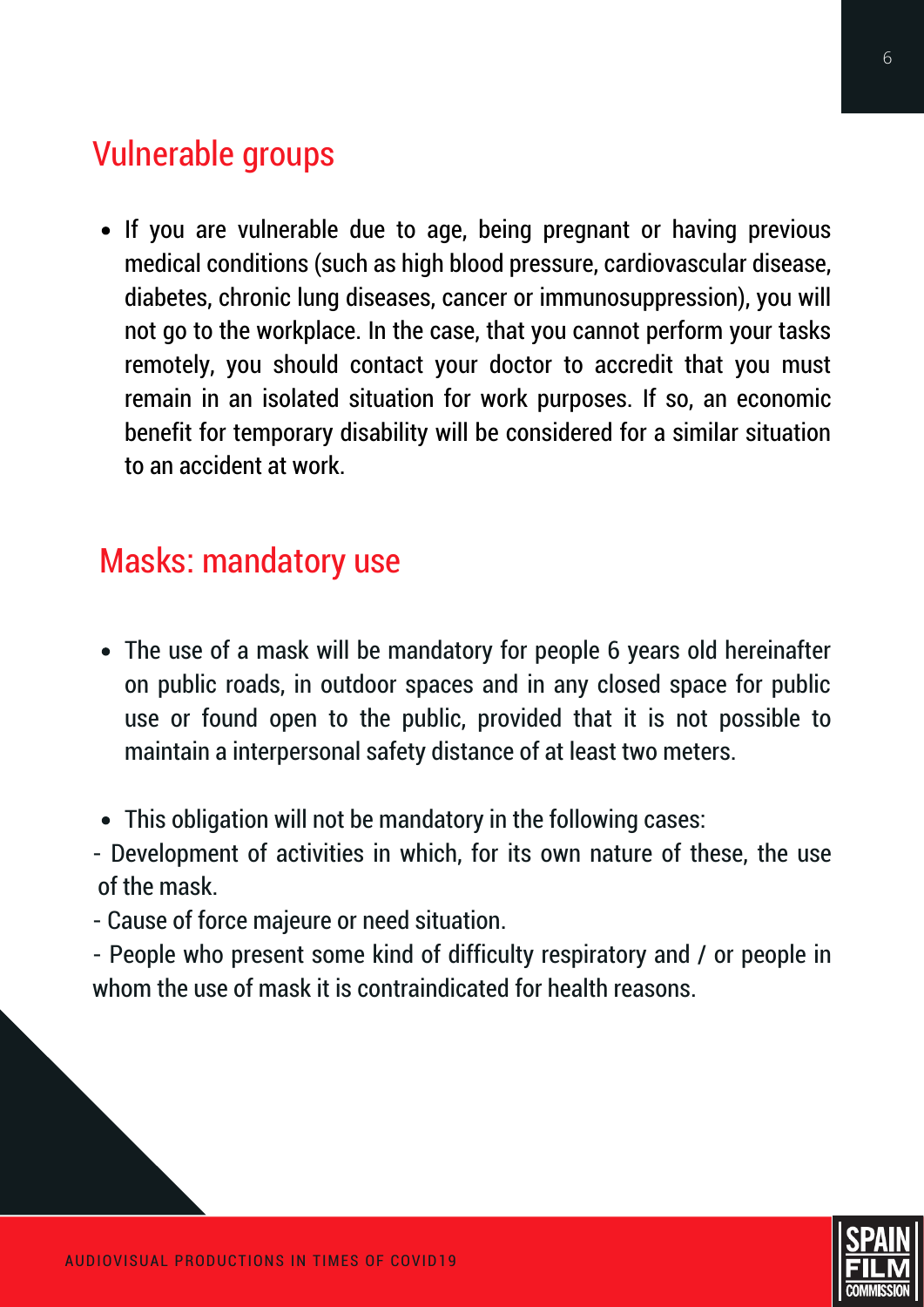# BEFORE FILMING

### COVID-19 contingency plan

- Producers must prepare and provide workers with a Contingency Plan or General Protocol on Occupational Safety and Health on COVID-19, which will include the specific preventive and protective measures for each specific space and job, taking into account the psychophysical and health conditions of people who occupy them.
- The Contingency Plan or General Protocol on Occupational Safety and Health on COVID-19 should be pragmatic, simple and clear. It will be subject to constant monitoring by companies and their workers based on the evolution of the disease and the guidelines determined by health authorities at all times.
- The production company will apply this Contingency Plan COVID-19 or General Protocol on Occupational Safety and Health to all the activities carried out, as well as to subcontracted companies and to all those that access any filming workspaces or sets.

# Mutual insurance and occupational hazard prevention professionals

The production company will offer all the staff, at the time of joining the project, information about the accident insurance company. In the case that the work takes place in different locations, it will be necessary to know the closest hospital (with an emergency department) and accident insurance company.

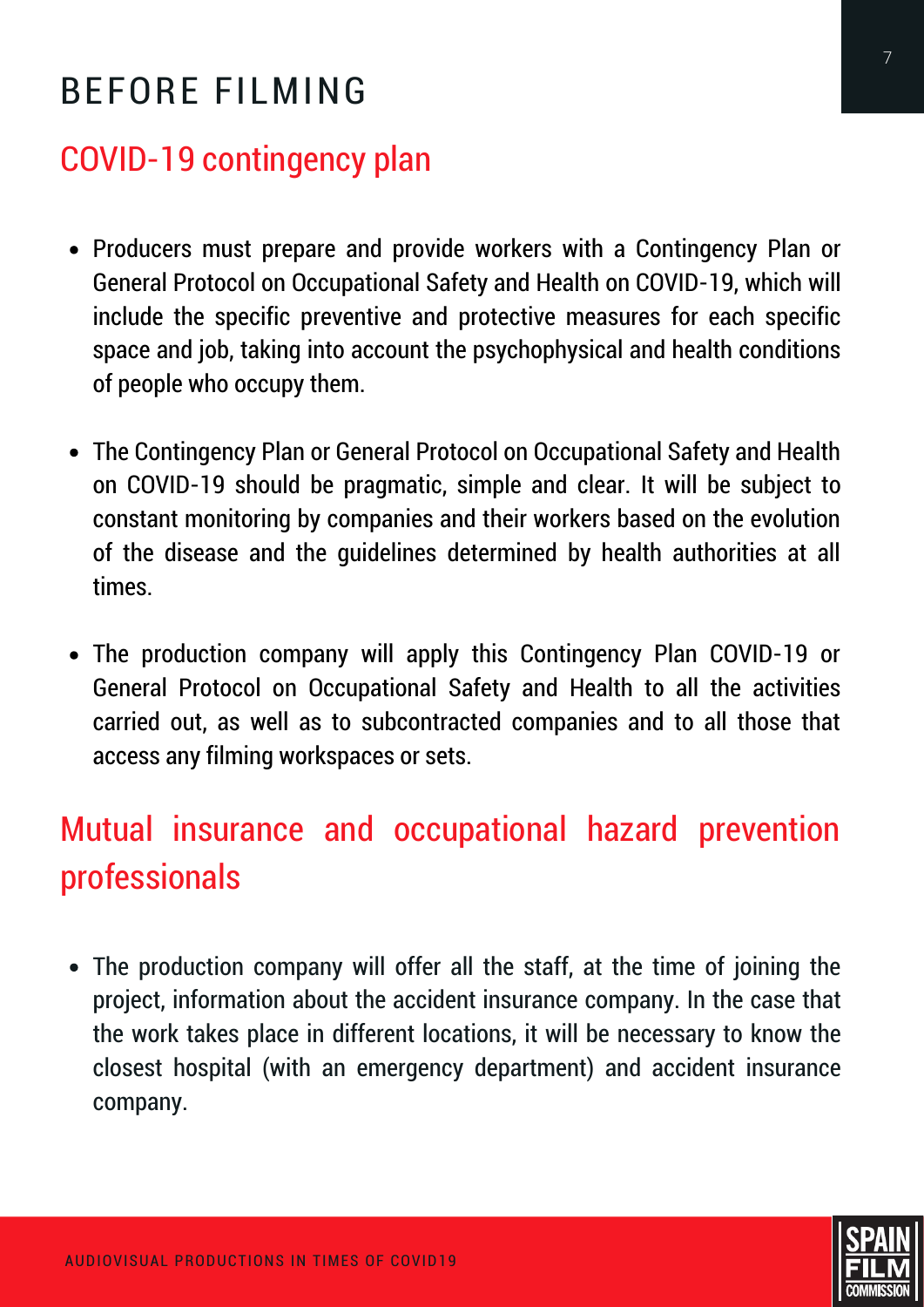• It is responsibility of the producers, in each specific case and depending on the nature and characteristics of the shooting, to evaluate the advisability of having a Occupational Risk Prevention, Preventive and / or Health Resources professional on the set.

### Diagnosis tests

- Due that health authorities recommend it, and following its instructions, it will be advisable that staff who works at the filming location carry out, fifteen days prior to they incorporation, a diagnosis test that certify that they neither suffer nor can infect COVID-19 disease.
- In the case of actors, actresses, doubles and extras who cannot keep the interpersonal safety distance or use protective material, diagnosis tests for the detection of COVID-19 will be carried out to prove they are healthy. This will be always done under medical prescription and in accordance with the guidelines, instructions and criteria agreed to that effect by the competent health authority.
- In the above assumption, these people may also make an Affidavit of having remained in a situation of isolation from the time of the test until their incorporation.
- This recommendation does not affect people who participate in the production but do not access the shooting location.

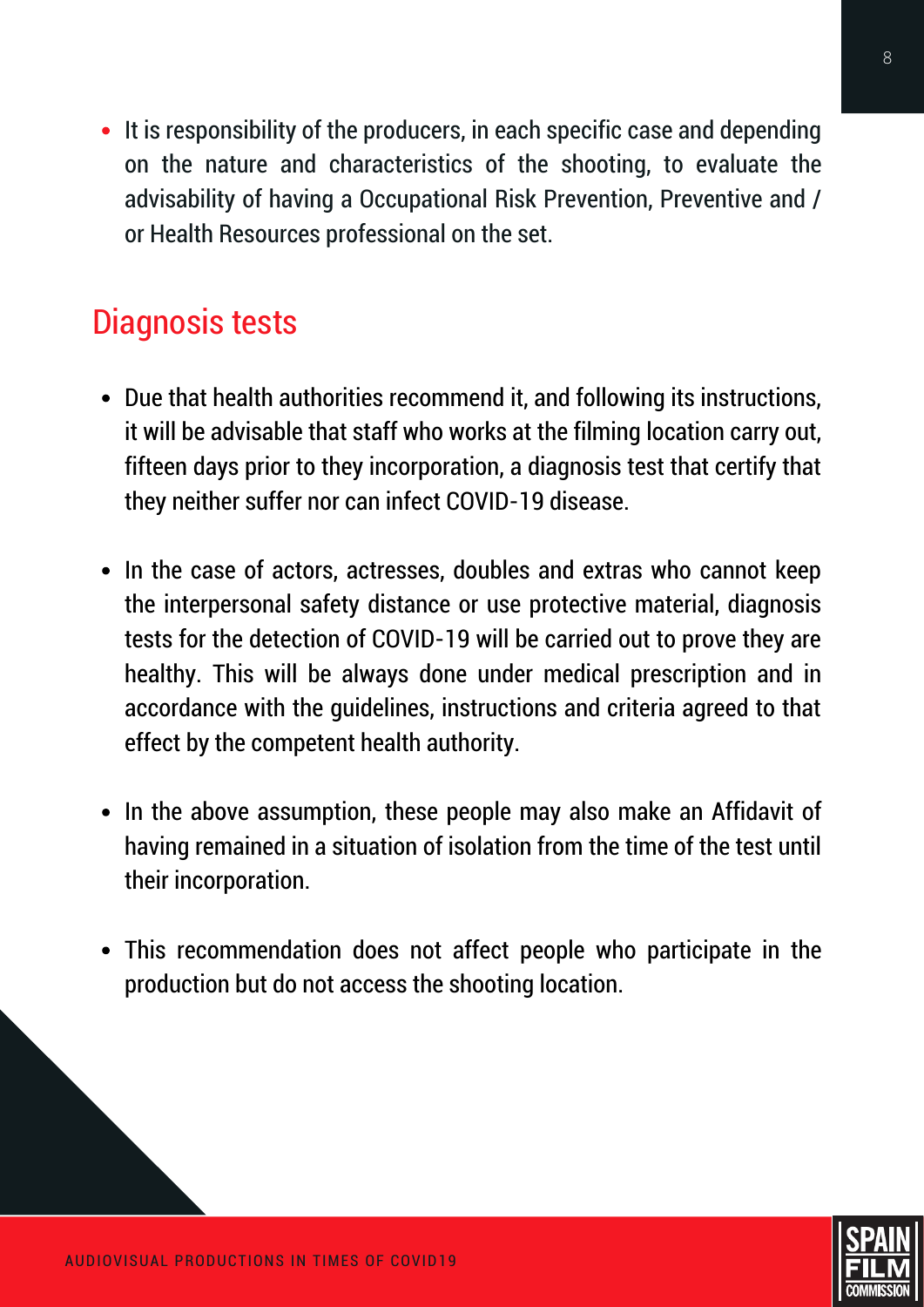# REMOTE WORK

# Minimize risks

• Remote work will be chosen in all the pre-production and postproduction phases of the projects, in order to avoid contagion and minimize any risk whenever possible.

#### **Casting**

Casting will be carried out preferably by telematic means, except exceptions in which the presence of the actor and / or actress is necessary. In this case, the basic safety and prevention rules will be respected, the interpersonal distance of two meters will be kept and only the minimum essential team will attend.

# **Scouting**

- Scouting tasks will be carried out whenever possible remotely, using the files of the locator. When the presence in the place is justified, a single person accredited by the producer will attend carrying with his/her Responsible Declaration. In this case, it is advisable to respect the following recommendations:
	- When accessing an interior location, wear shoe cover.
	- Reduce the dialogue in the location to a single person.
	- Maintain the minimum interpersonal distance of 2 meters.

# Video conference meetings

Work meetings will be held by videoconference, except when it is not feasible for well-founded reasons

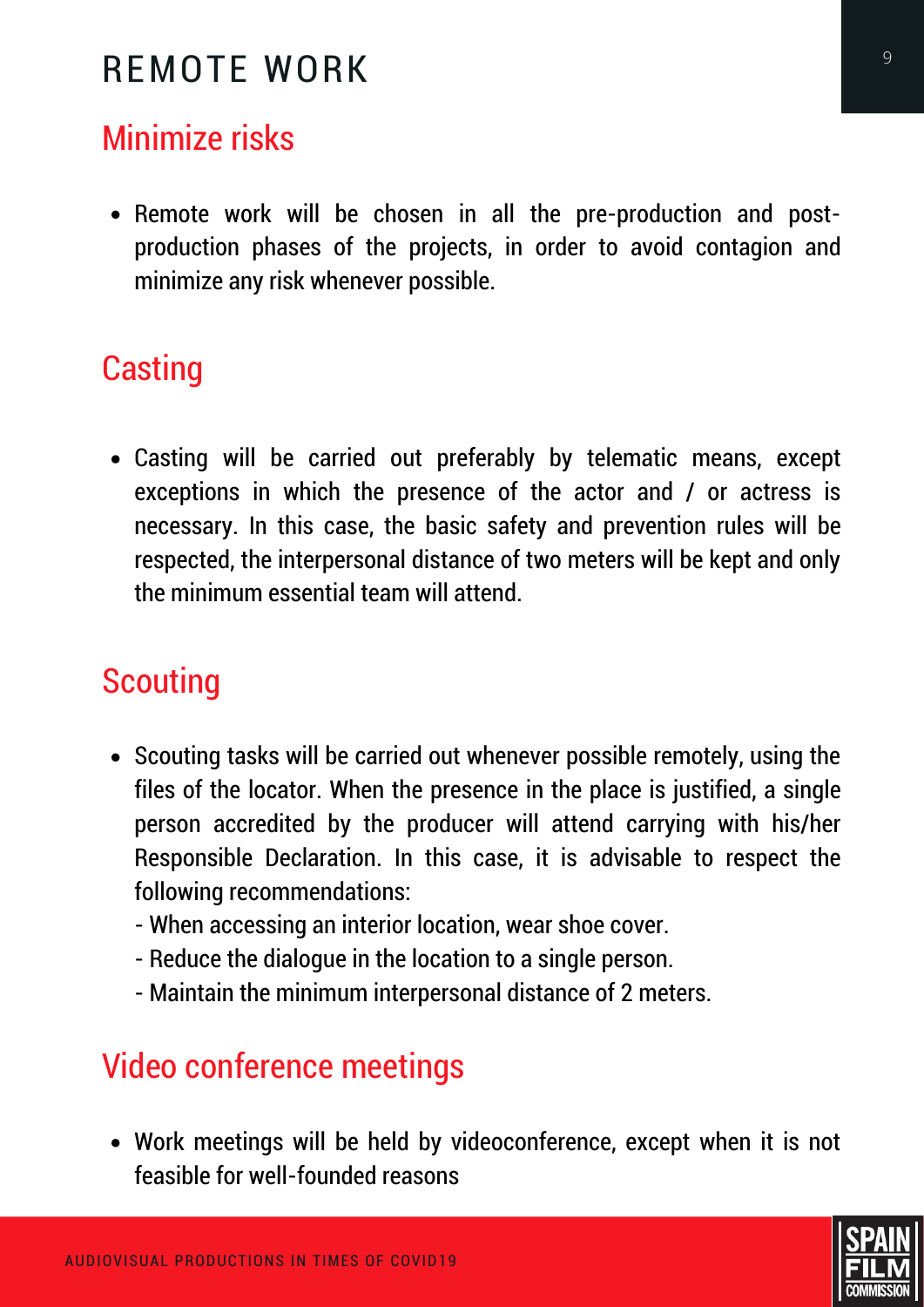# SAFE TRANSFERS

### Responsible declaration

- The production company will provide workers who need it with a Responsible Declaration or Mobility Certificate that guarantees coverage on their journeys between their residence and the workplace.
- Recommendations will be established so that transfers to the workspaces and filming locations are carried out with the minimum possible risk, and the workers will inform about the conveyance that they will use in each case.

### Individual transport

- Prioritize mobility options that best quarantee the interpersonal distance of approximately 2 meters. For this reason, individual transportation is preferable.
- In private transports and supplementary private transport, up to nine seats including the driver, two people can use each row of seats. They have to use masks and respect the maximum possible distance between the occupants.

# Cautions in public transport

• In public passenger transport, vehicles of up to nine seats including the driver, two people can use each row of seats, and in any case, they have to respect the maximum possible distance between passengers.

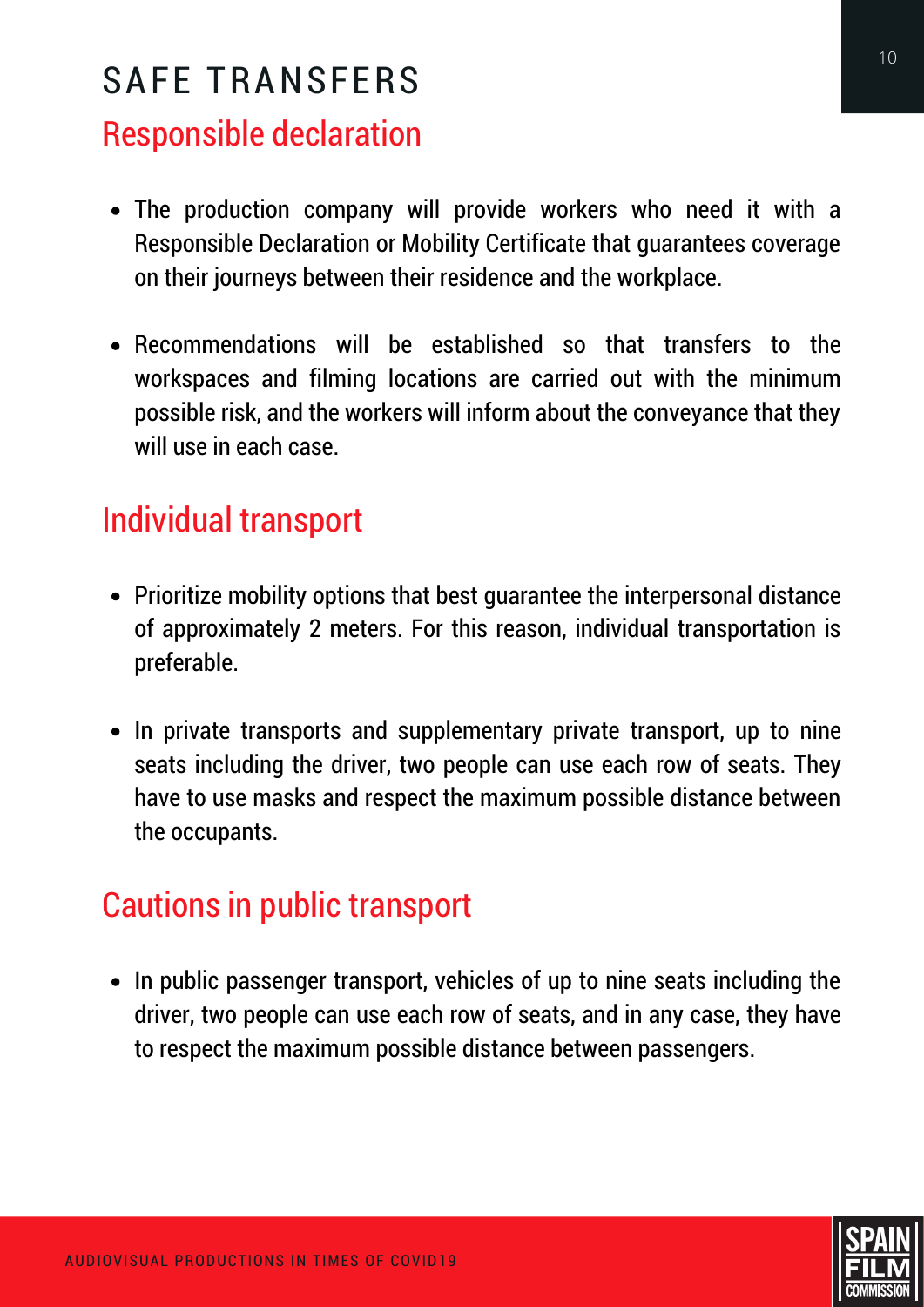- In vehicles in which, due to their technical characteristics, only one row of seats is available (cabins for heavy vehicles, vans, or others) a maximum of two people may travel, provided that their occupants wear masks and keep as much distance as possible. Otherwise, only the driver may travel.
- The use of a mask is recommended when walking, bicycle or motorcycle displacement. It is essential to keep the interpersonal distance when walking on the street.
- Verify the cleaning measures of the vehicle in case of using taxis or VTC; avoid more than one person traveling for each row of seats and maintain the maximum possible distance between occupants.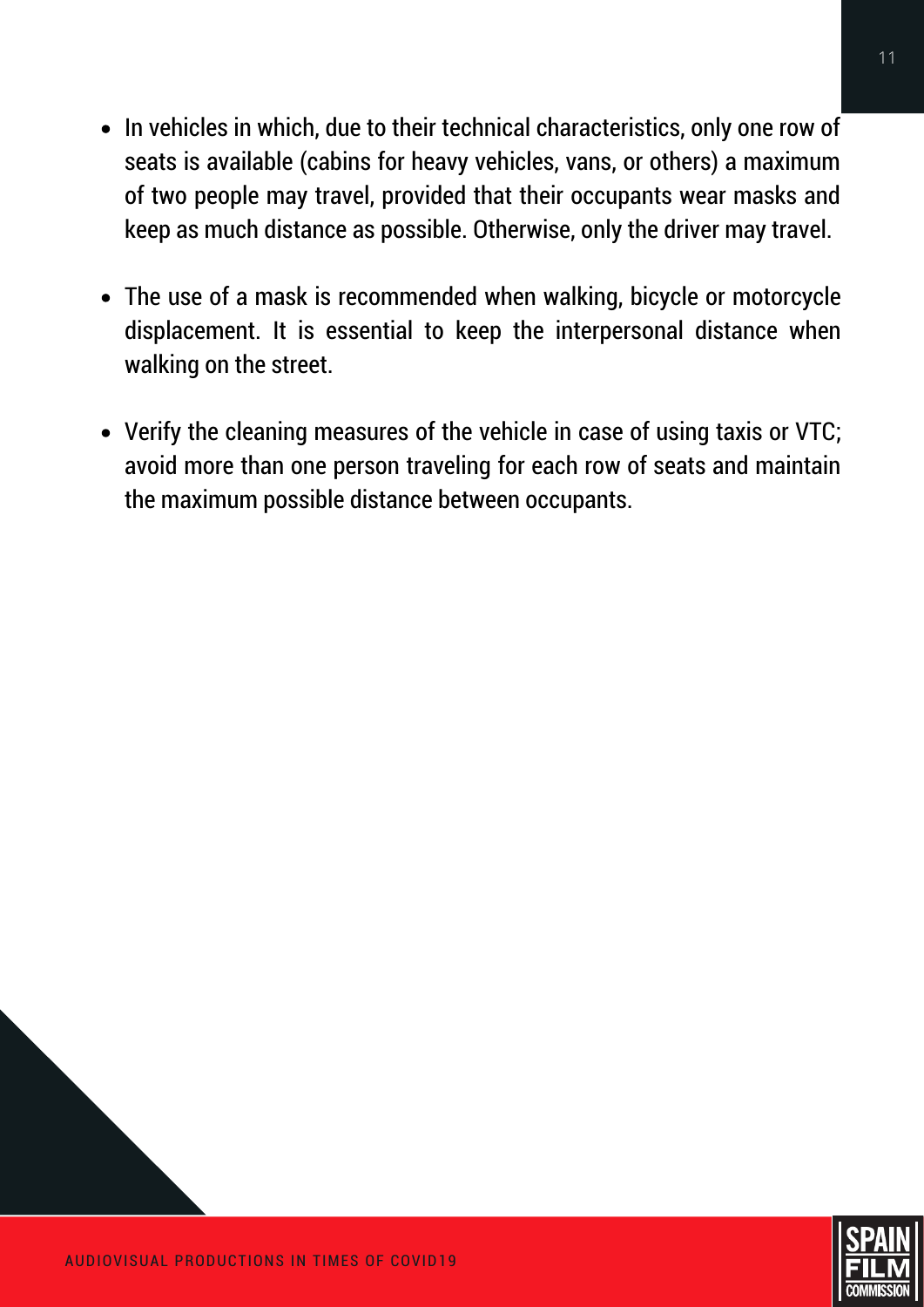# PREVENTION IN WORK CENTERS AND SET

### Interpersonal distance

- Tasks and work processes must be planned so people can maintain the interpersonal distance of approximately 2 meters, both at the entrance and exit and during the stay in the work center or filming set.
- Crowds of staff in common areas should be avoided. When possible, the minimum interpersonal safety distance will be marked with marks on the ground, or through the use of beacon and signage.
- When the nature of the activity allows it, the interpersonal distance will be maintained with third parties, as well as the use of protective equipment appropriate to the level of risk.
- When the nature of the activity does not allow respect for interpersonal distance, people involved will use protective equipment appropriate to the level of risk as a protection measure.
- The use of elevators or forklifts will be limited to the essential, instead stairs will be preferably used. When its use is necessary, the maximum occupation will be one person, unless the separation of two meters is guaranteed, or in those cases of people who may require assistance.

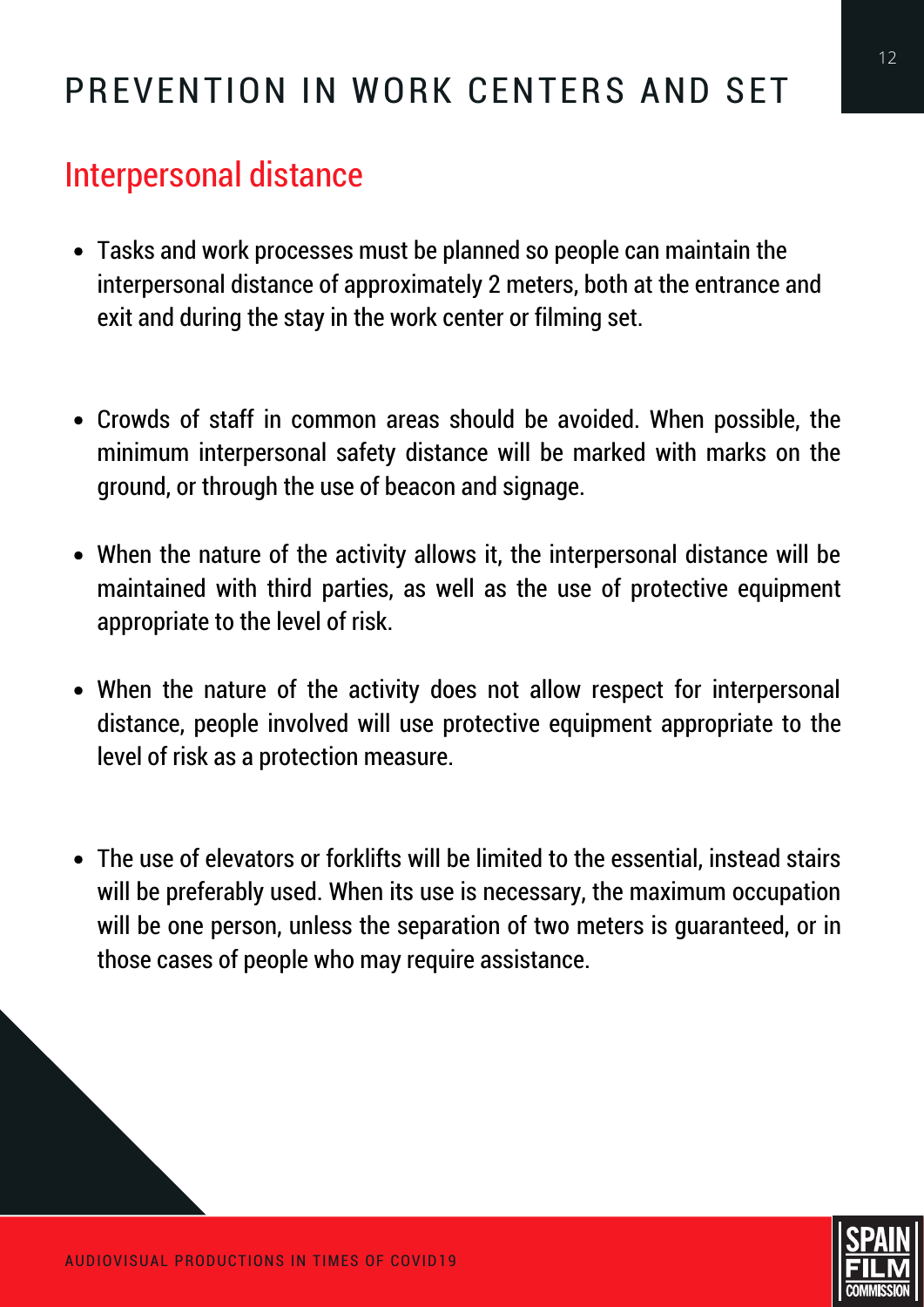# Informative panels

- Signage elements, informative posters with hygiene measures and any other message deemed appropriate must be installed on the filming areas to ensure compliance with hygiene and prevention measures against COVID-19.
- The production company will place these signaling elements, information and messages in visible places, common spaces and bathrooms with the basic recommendations and protection measure

#### Protection PPE material

- The production company must make available to the members of its teams the appropriate prevention elements for the proper development of their work.
- In this sense, it will provide all workers with approved disinfectant gels and personal protection material (PPE).

#### Hygienic measures

- Wash your hands constantly, especially when entering and leaving the set or location, covering your mouth and nose when coughing or sneezing with a disposable tissue and, if not possible, with the inside of your elbow flexed.
- Avoid touching your eyes, nose and mouth, as hands facilitate transmission. As far as possible, do not wear contact lenses, keep nails short and neat, and hair tied back.

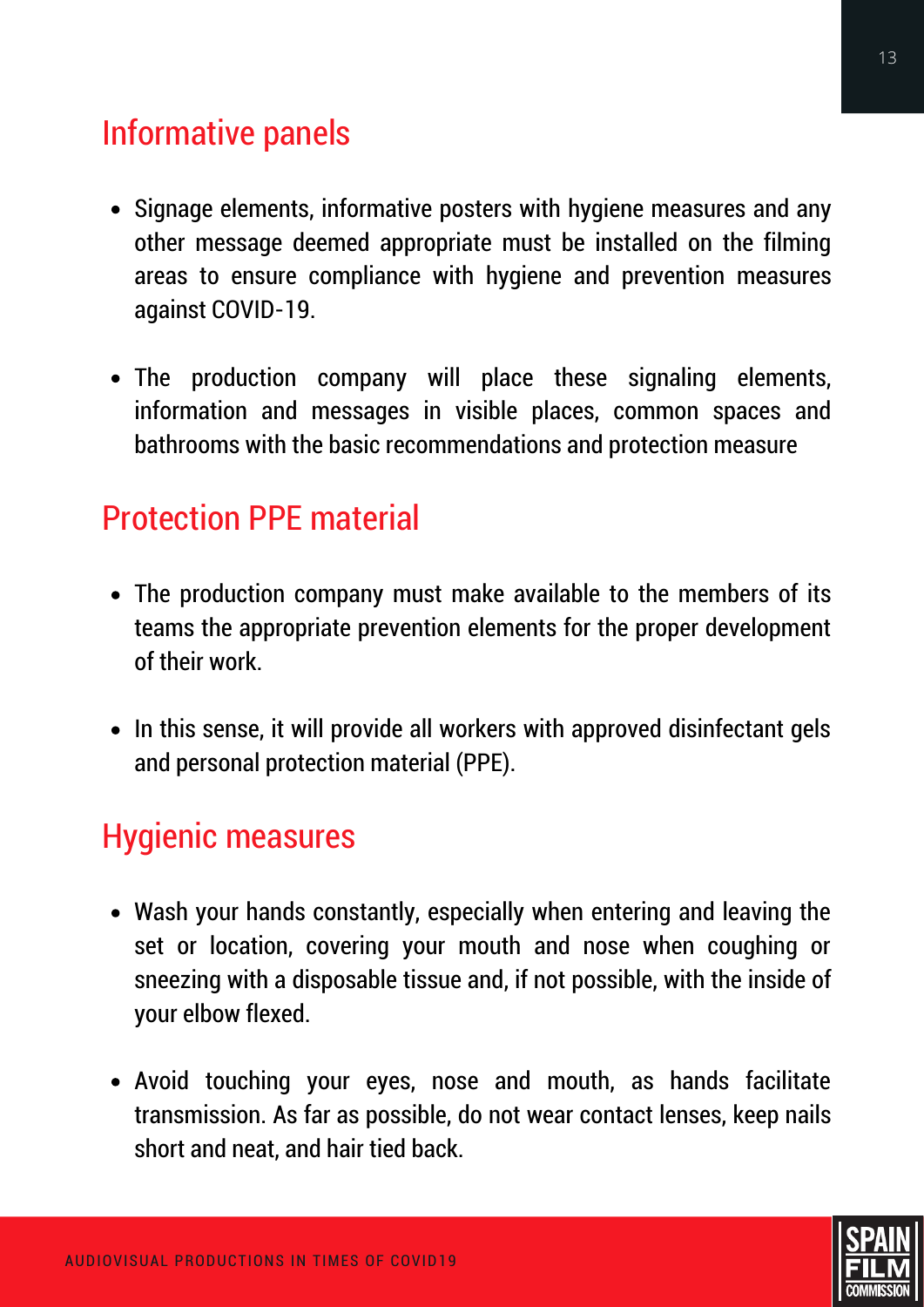Facilities where filming takes place will have means for frequent hand hygiene (washing with soap and water or alcoholic solutions). They have to be preferably operated with the foot. There will be paper towels and sanitary towels.

# Disinfection of facilities

- The production company must disinfect facilities, sets, and locations as many times as necessary and especially when opening and closing. Disinfectants will be used, for example freshly prepared dilutions of bleach (1:50) or any of the disinfectants with virucidal activity that are on the market and that have been authorized and registered by the Ministry of Health.
- Surfaces that are frequently touched (tables, chairs, door knobs, bathroom and toilet surfaces, taps, keyboards, telephones ...) must be cleaned with disposable material and disinfected daily with the maximum guarantee.
- After each cleaning, used materials and protective equipment will be disposed safely, and hands will be washed afterwards. Cleaning measures will also be extended, when appropriate, to private areas such as locker rooms, lockers, toilets, kitchens and rest areas.
- When jobs are shared by more than one person, the work area will be cleaned and disinfected after the end of each use, with special attention to furniture and other items that can be manipulated.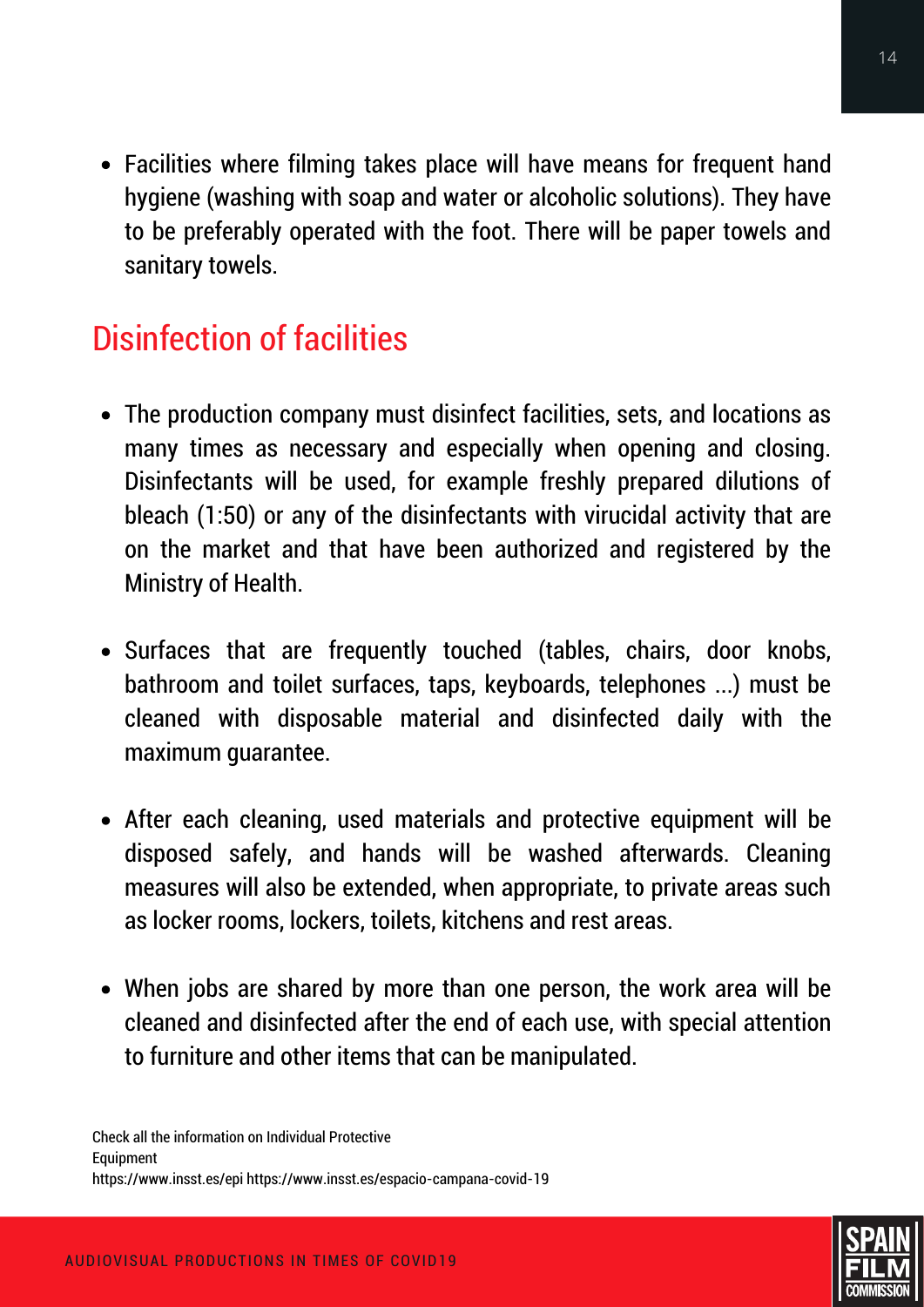- When the use of the toilets is allowed, its maximum occupation will be one person, except in those cases of people who may require assistance, in which case a companion will also be allowed. They should be cleaned and disinfected at least six times a day.
- Each team that participates in the filming will assume at the beginning and end of the daily activity the disinfection and the safe custody of the material of its competence.
- If necessary, physical protection barriers will be established.
- Periodic ventilation tasks will be carried out in the facilities and, at least, daily and during five minutes. In closed spaces, the air conditioning systems will be adjusted.

### Mobile phones, computers, tablets and walkies

The use of mobile phones, computers, tablets and walkies will be exclusively personal. The access and use by any other person will be prohibited.

### Avoid printing on paper

• Printing on paper of all types of documents, including work plans, shooting order, scripts will be reduced to the essential minimum.

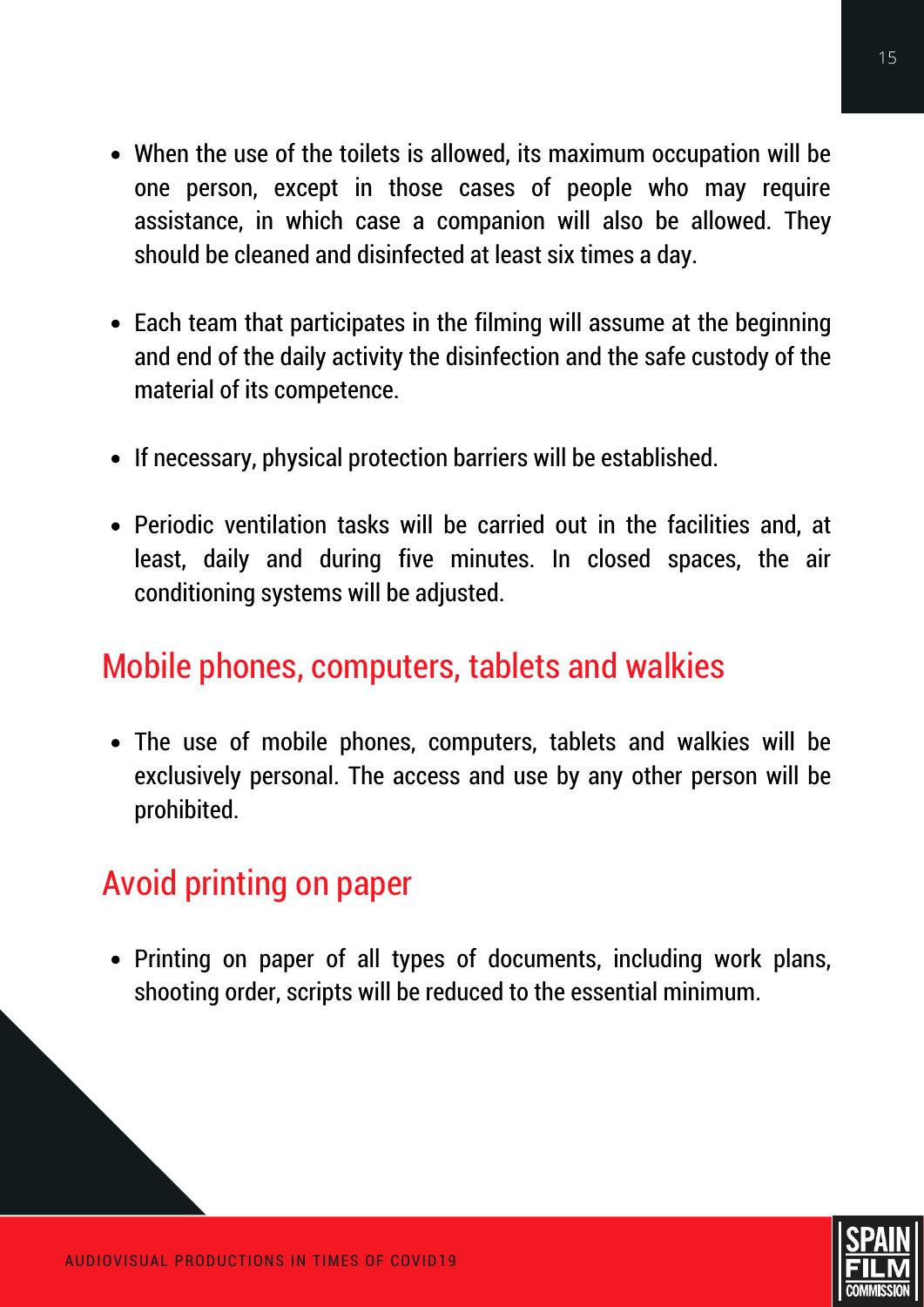# SHOOTING WITH GUARANTEES

#### Basic team

- Only the "essential technical and artistic filming team (including extras)", perfectly identified, will have access to the filming set.
- In the case of extras, it will be ensured that they are always the same persons.
- The maximum capacity established must allow compliance with the interpersonal distance requirement.
- Entrance and exit of filming location will always be in a staggered manner and the team will only remain on set when necessary.
- The entry into the filming location of any person who does not provide services therein and it is not essential for the organization and viability of the work will be limited.

### Security conditions

Disinfectant gel and PPE will be available at the entrance of the filming set. PPE should be use while staff remains in the filming facilities. This material and any other that is disposable must be located in the access to the facilities and in the same place, there will be litter bins with a lid and pedal to deposit it when leaving. These bins will also be available in other spaces and should be cleaned frequently, and at least once a day.

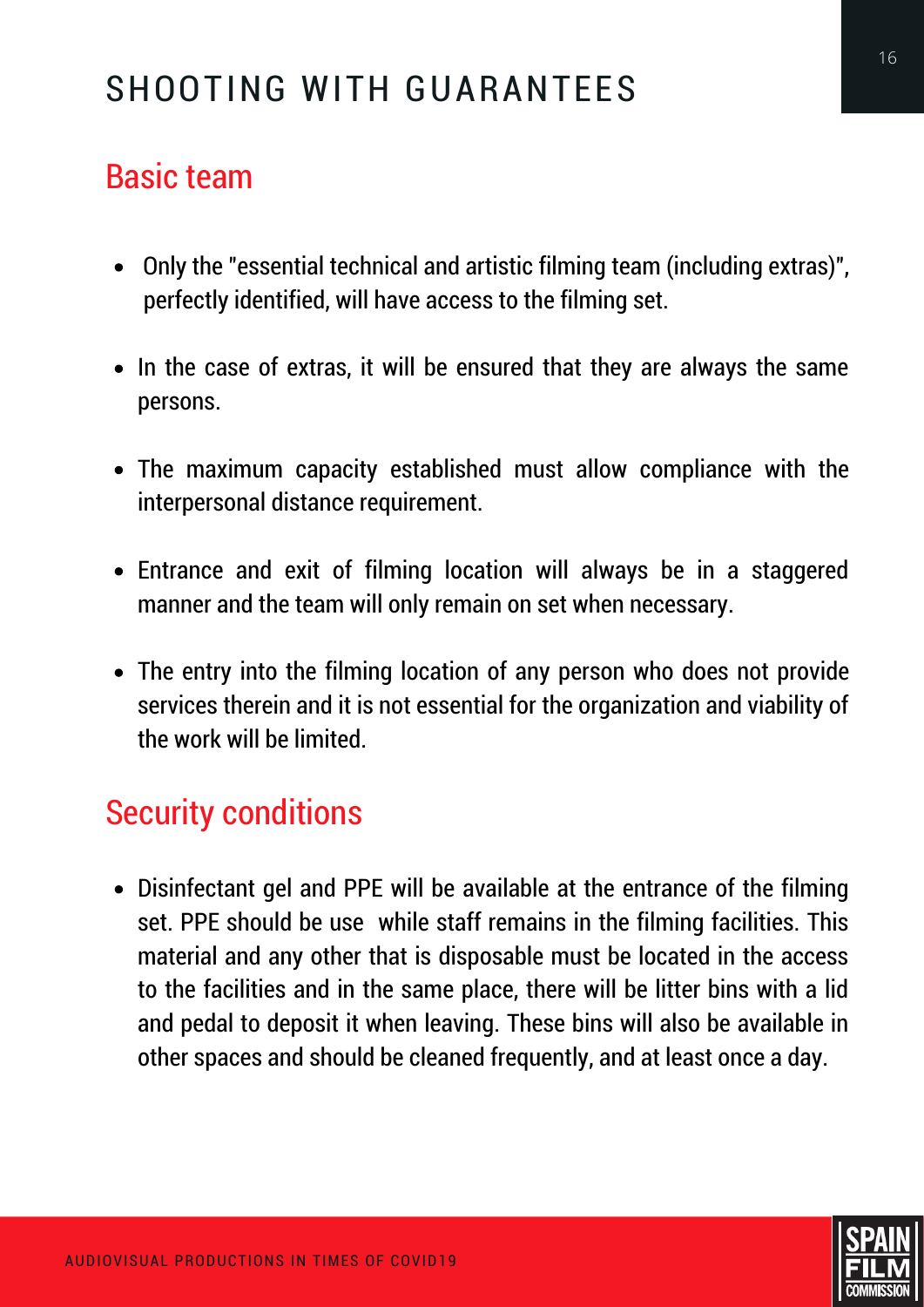- It is recommended to take the temperature with a non-contact thermometer (infrared thermometer) every day to all people before entering the set.
- Filming actions that require an interpersonal distance of less than the recommended 2 meters should be the minimum possible and for the shortest time required.
- All instruments, work equipment and stage elements must be disinfected whenever necessary.
- A space will be set up so during waiting times, the team can follow the recommended general safety measures and keep the safety distance between people of approximately 2 meters.

### Make-up, hairdresser and vestry

- In makeup, hairdressing and vestry activities, the appropriate protective equipment must be used according to the level of risk that ensures the protection of both the worker and the artist, in any case ensure the maintenance of the distance of two meters and disinfection of materials after each use.
- It is preferably to work with laundries, hiring the specialized disinfection wash. During filming, it is recommended that the clothes of each actor or actress and extras is identified and separated with plastic covers. In the case of stunts, specialists or precision drivers, it is advisable to have a double vestry.

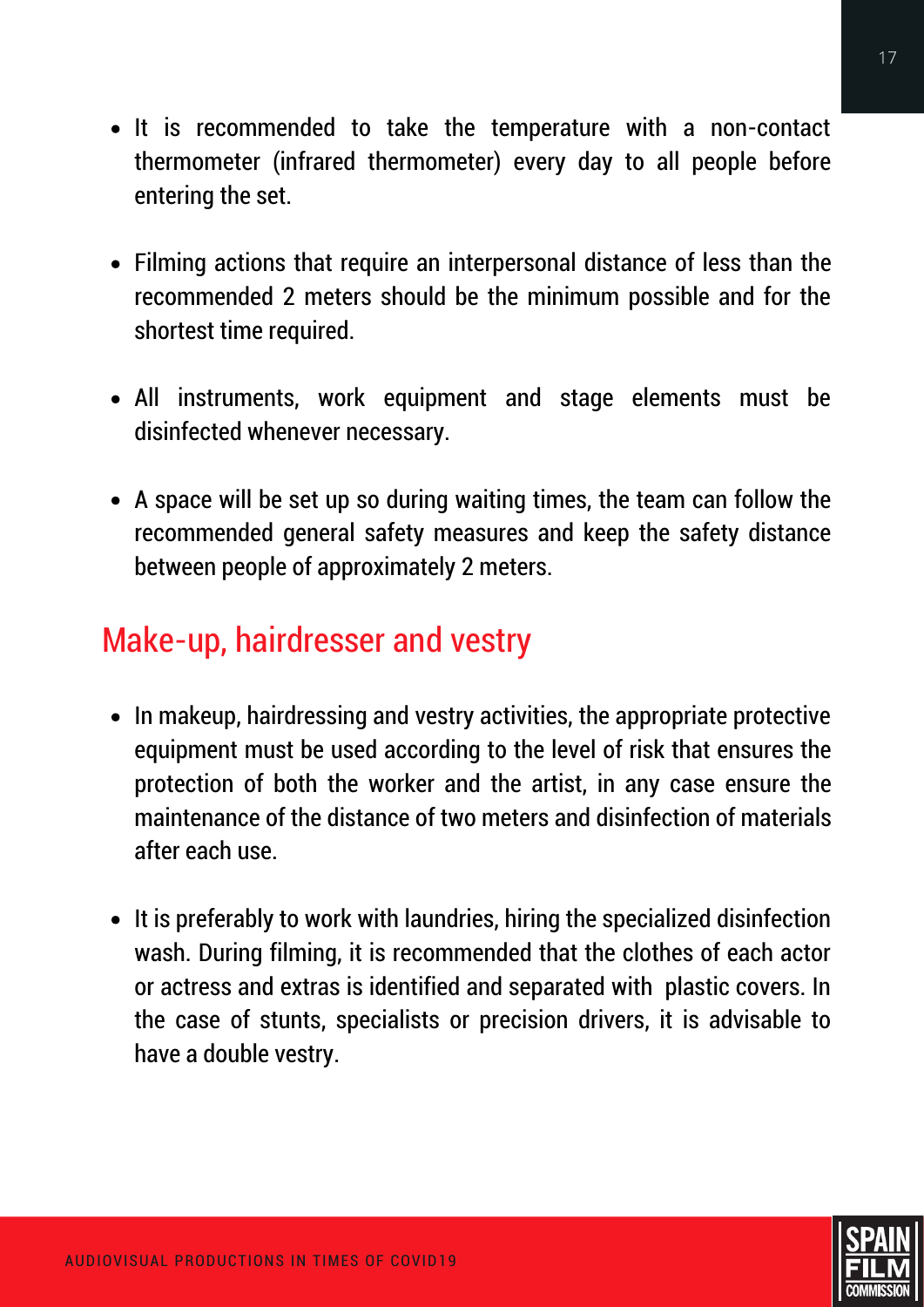- Hygiene and disinfection measures will be taken with clothing material (hangers, irons, sewing machine, motorhome ...).
- Measures will be implemented so that the garments are sanitized before they are made available to others.

#### Prop, cameras and lightning

- The elements of decoration and props that are in contact with the technical and artistic staff will be disinfected before and after each scene.
- Camera, Light and Grip material must arrive at the shoot with a disinfection guarantee signed by the material supplier.
- It will be daily disinfected after use with alcohol and may only be used by authorized personnel

### Micros and sound

- Tie microphones will be disinfected after each shot and only one will be used for each actor or actress. The protective plastic will be changed after each scene and character.
- Headsets will be non-transferable and will be disinfected after each use.
- When its use is essential, the pole microphone will be protected, will be located at a safe distance from the actor or actress and will be disinfected after each shot

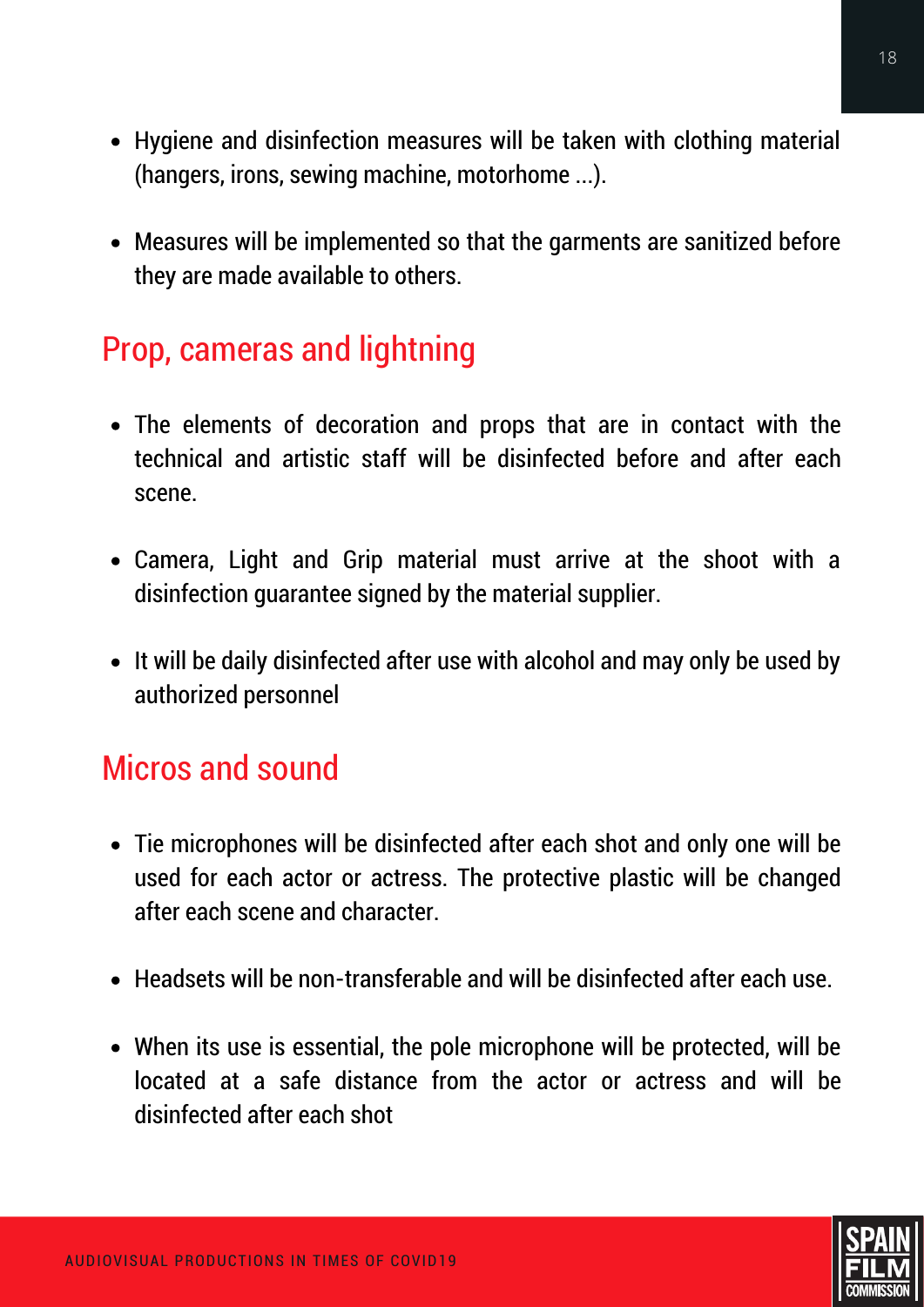### Foods and setting products

- Food and any product that it is on scene must have custody, and be protected and isolated from its preparation until the moment the filming begins.
- It is recommended the use of single use cutlery, glasses, plates and utensils on stage, if possible eco-friendly. In the case of using reusable cutlery, glasses and dishes the will be washed with hot soapy water, preferably in the dishwasher at more than 60ºC.

### Setting vehicles

All stage cars must arrive at the start of production with a disinfection guarantee signed by the supplier. During the shooting, the interior of the vehicle must be disinfected after each use.

### **Catering**

- A special space will be set up for catering, when it is not possible to carry out a continuous shooting day, establishing shifts to maintain safe distances and avoid crowds.
- The presentation of food will be in individual boxes using hermetic (eco-friendly) vegetable fiber containers. Handling of products at the filming location will be reduced to the minimum and the catering staff will be provided with the necessary clothing, single-use waterproof gloves and the use of protective masks.
- All work supplies and food containers will be sanitized and sterilized.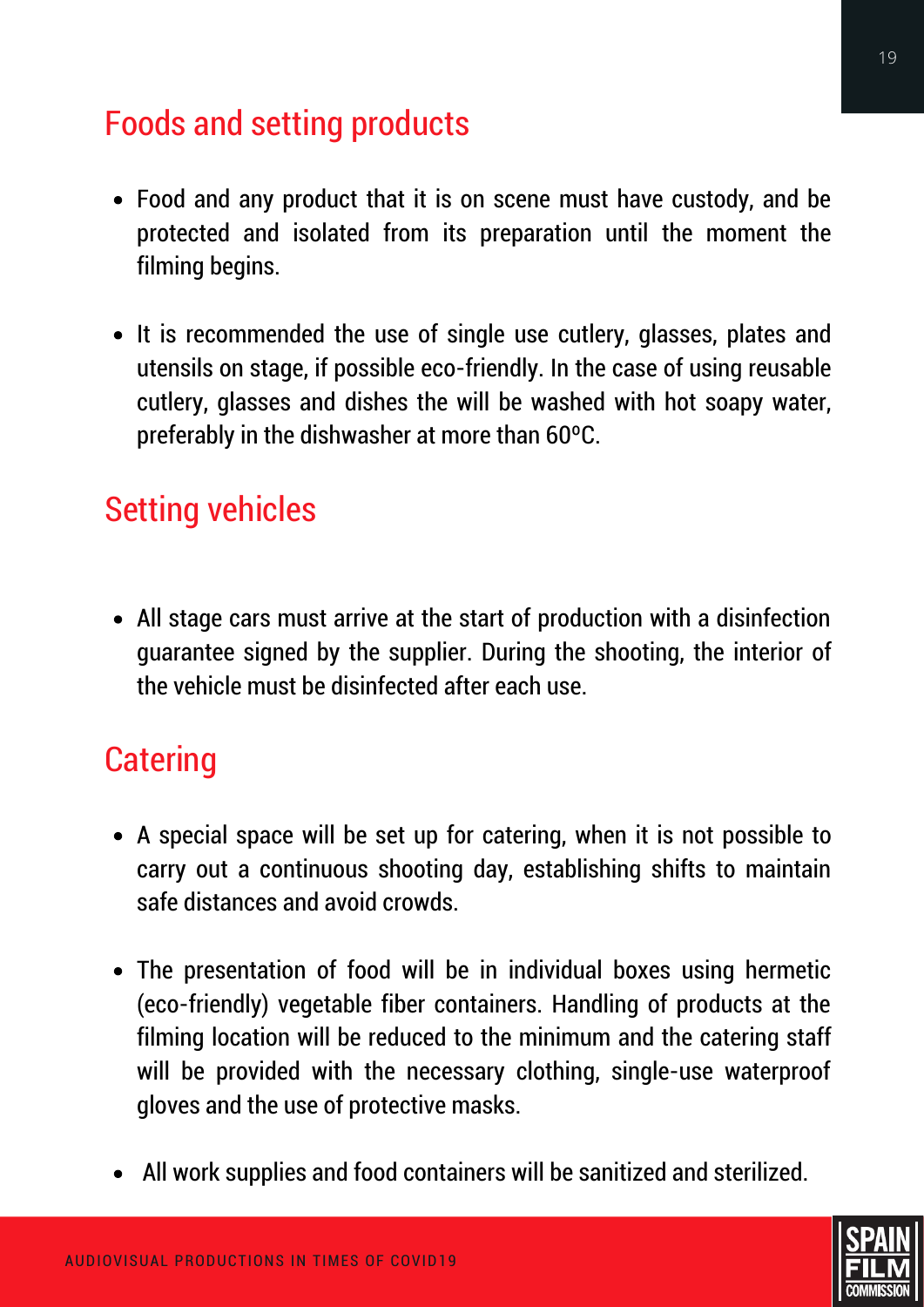### Animals in set

Filming with animals will require a veterinary study, the presence of the responsible staff and disinfection of the legs. Interaction with the artistic team will be limited to the minimum necessary.

# Daily register of activity

The production company will designate a person or team responsible for carrying out a daily registry throughout the filming period, which will list the actions carried out, the schedule, the people who access the set, disinfection operations, delivery of PPE material... This information will always be updated and available when required.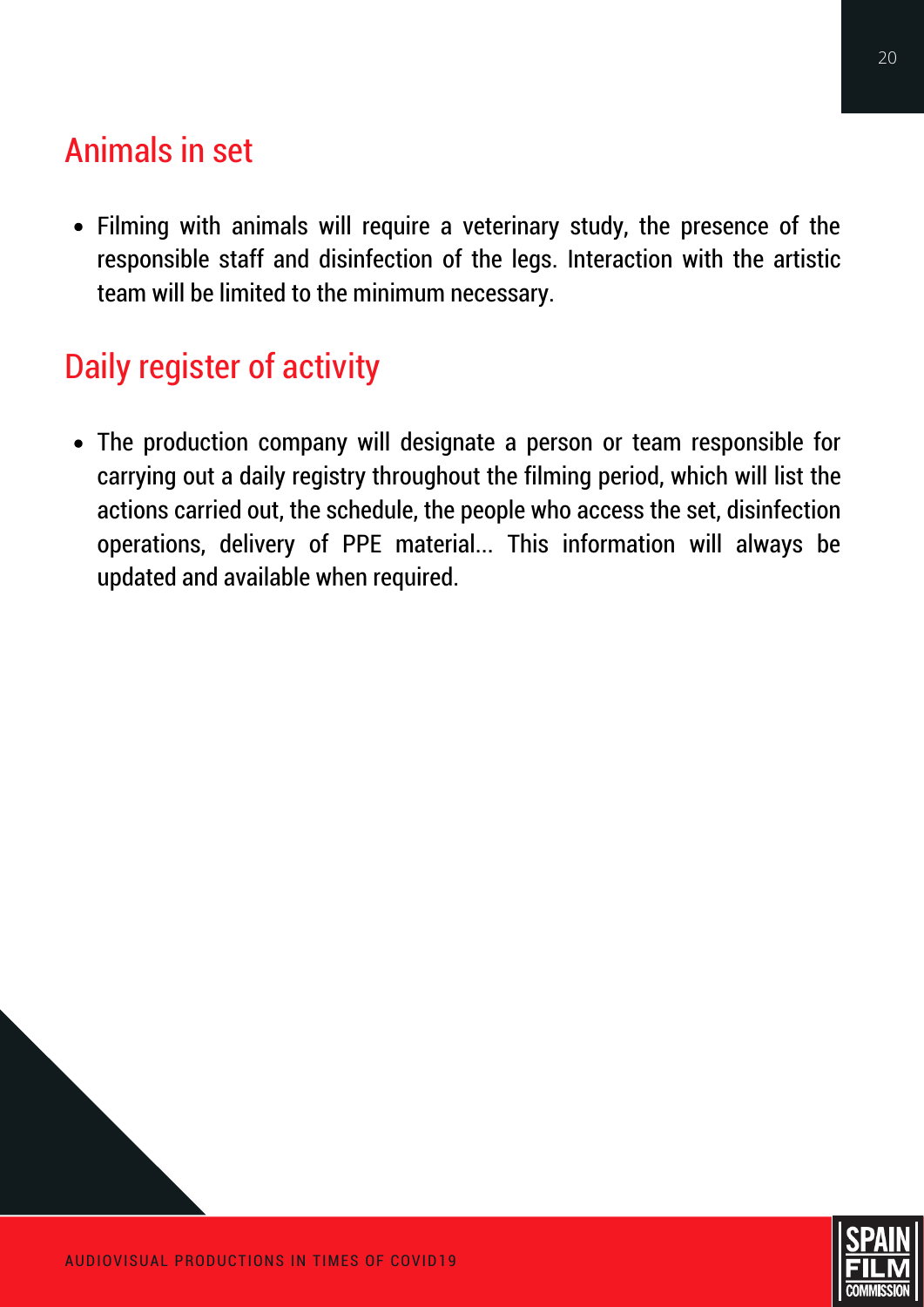# PRIVATE LOCATIONS

- Shottings can be carried out in private locations, subject to agreement with the property.
- The location will be disinfected before and after filming.
- The number of technical and artistic team staff that can access the location will be set previously.
- By now, it is not possible to shoot in locations where the use of common spaces for access is required (portal, stairs, elevators..).

### FILMING IN PUBLIC AND NATURE AREAS

·

- Public Administrations of each Autonomous Community will determine, within their competences, the conditions and processing deadlines to allow filming in public and natural spaces owned by them, upon request from the producer.
- The filming area will be delimited in public and natural spaces and the basic measures and recommendations established in this Good Practice Guide will be maintained, whenever feasible.

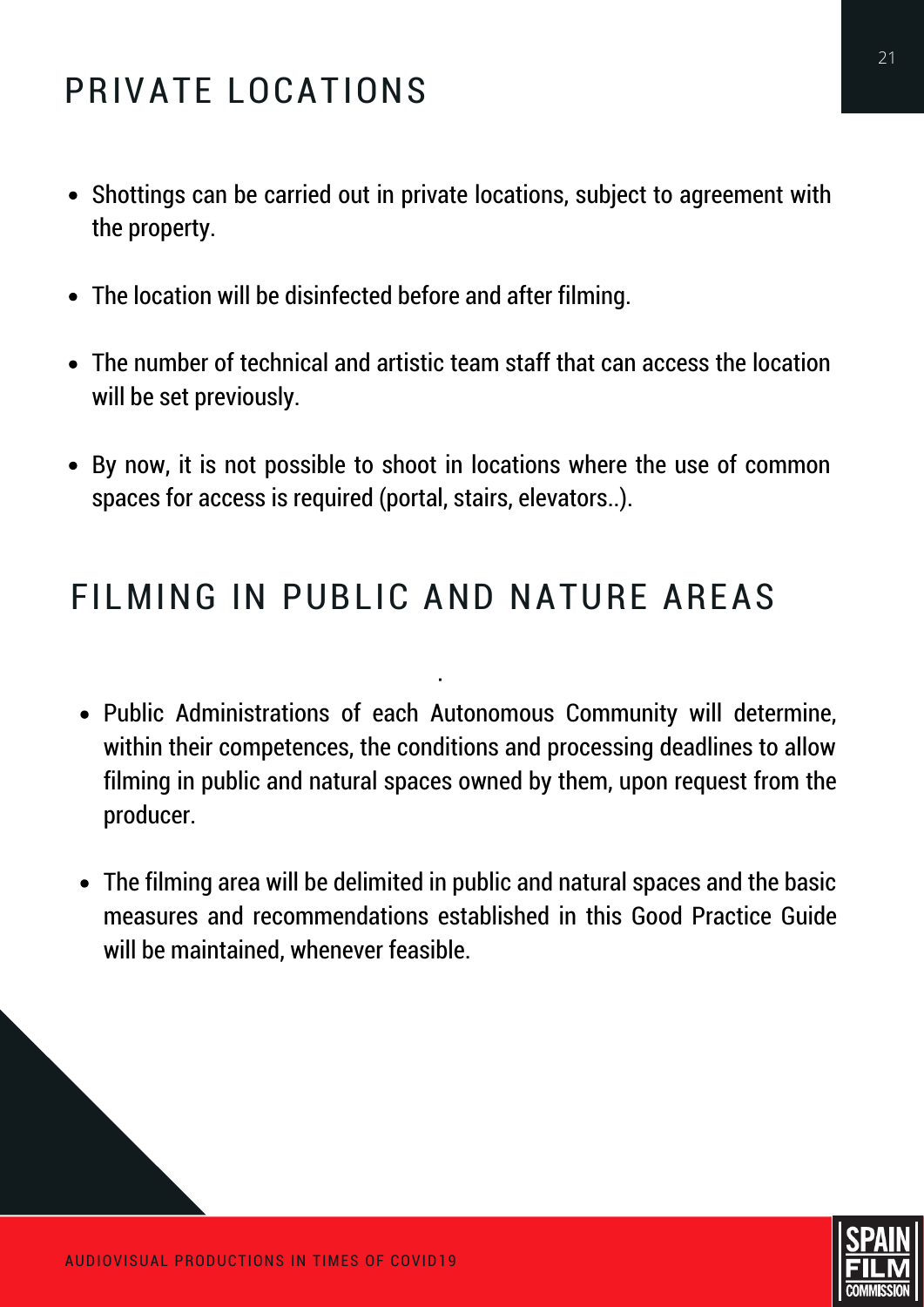# INTERNATIONAL SHOOTINGS

They are currently subject to the limitations of foreign mobility and entry to the country.

# FILMING WITH UNDER AGE

Consult with the competent labor authority in each Autonomous Community about the conditions and deadlines for processing in order to obtain authorization in the case of filming with minors under 16 years of age.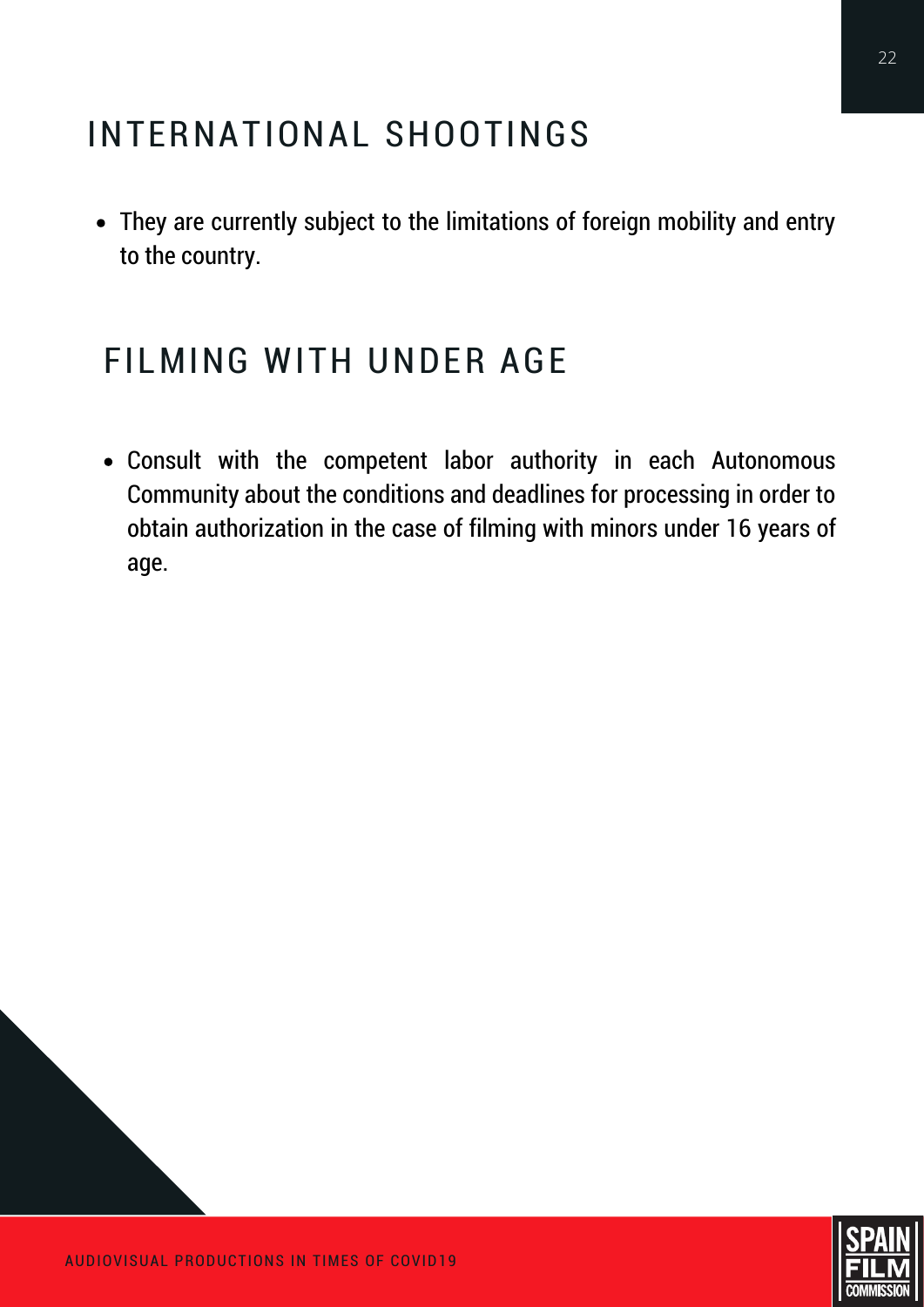

# Coordination: coordinacion@spainfilmcommission.org shootinginspain.info